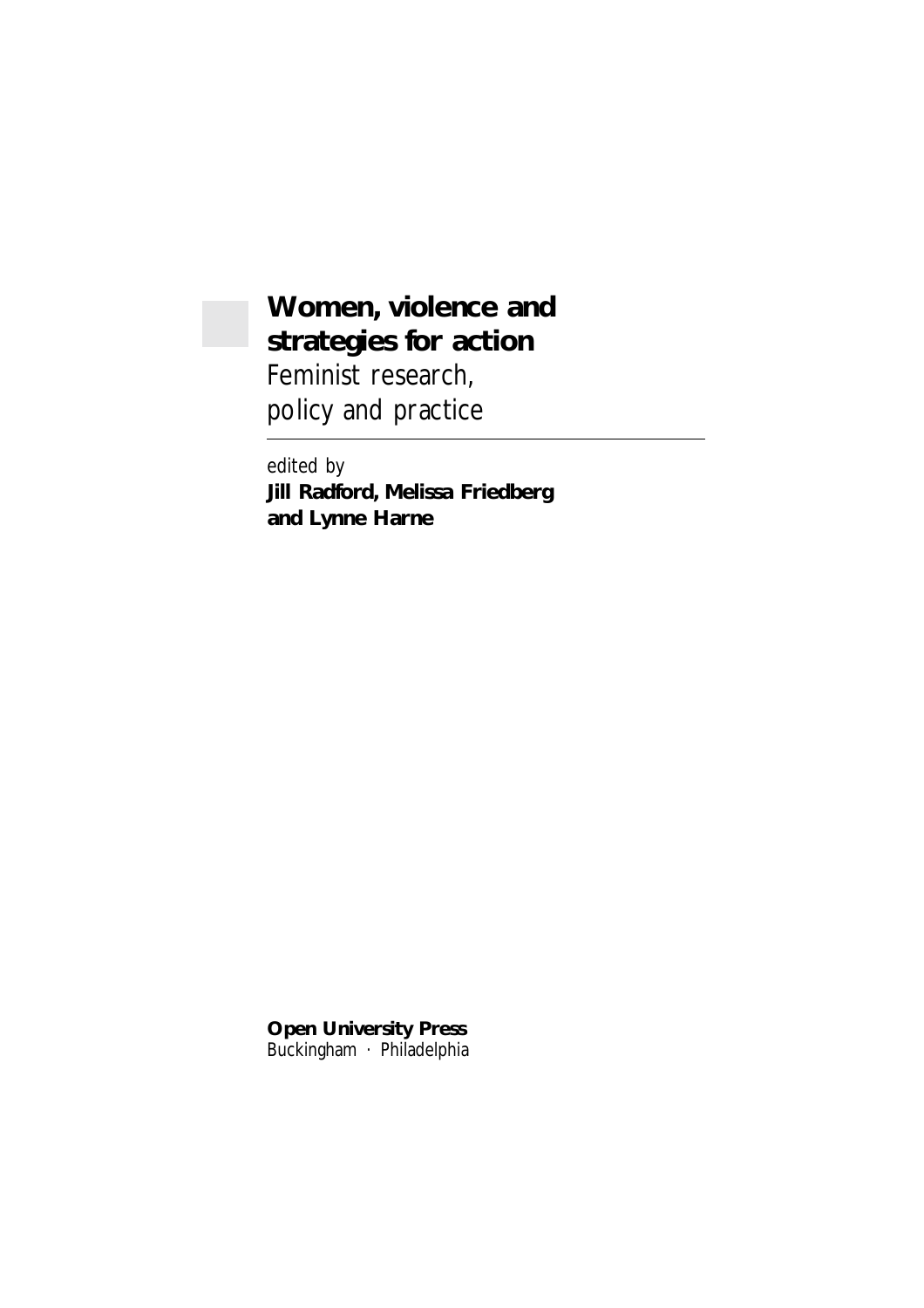Open University Press Celtic Court 22 Ballmoor Buckingham MK18 1XW

e-mail: enquiries@openup.co.uk world wide web: http://www.openup.co.uk

and 325 Chestnut Street Philadelphia, PA 19106, USA

First Published 2000

Copyright © The Editors and Contributors, 2000

All rights reserved. Except for the quotation of short passages for the purpose of criticism and review, no part of this publication may be reproduced, stored in a retrieval system, or transmitted, in any form or by any means, electronic, mechanical, photocopying, recording or otherwise, without the prior written permission of the publisher or a licence from the Copyright Licensing Agency Limited. Details of such licences (for reprographic reproduction) may be obtained from the Copyright Licensing Agency Ltd of 90 Tottenham Court Road, London, W1P 9HE.

A catalogue record of this book is available from the British Library

ISBN 0 335 20370 1 (hb) 0 335 20369 8 (pb)

*Library of Congress Cataloging-in-Publication Data* Women, violence, and strategies for action : feminist research, policy, and practice / edited by Jill Radford, Melissa Friedberg, and Lynne Harne. p. cm. Includes bibliographical references and index. ISBN 0–335–20370–1 (hardcover). – ISBN 0–335–20369–8 (pbk.) 1. Women–Crimes against–Great Britain. 2. Sexual abuse victims –Great Britain. 3. Women–Crimes against–Great Britain –Prevention. 4. Feminist theory–Great Britain. I. Radford, Jill, 1947– . II. Friedberg, Melissa, 1953– . III. Harne, Lynne, 1947– . HV6250.4.W65W6615 2000 362.88′082'0941–dc21 99–29673

CIP

Typeset by Graphicraft Limited, Hong Kong Printed in Great Britain by Biddles Ltd, Guildford and King's Lynn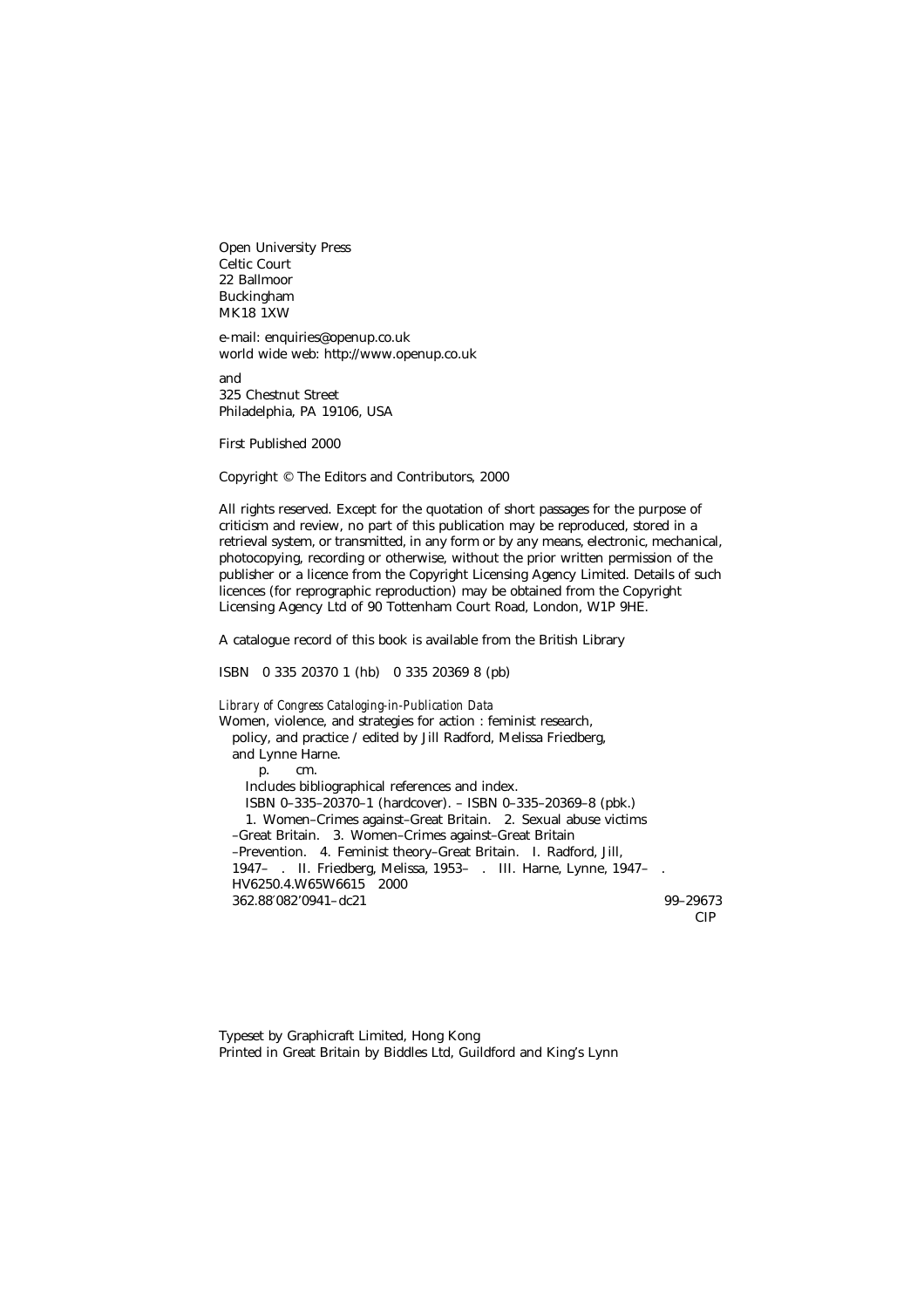# Contents

| Notes on contributors |                                                                                                                                         |              |
|-----------------------|-----------------------------------------------------------------------------------------------------------------------------------------|--------------|
| 1                     | Introduction<br>Jill Radford, Lynne Harne and Melissa Friedberg                                                                         | $\mathbf{1}$ |
| $\boldsymbol{2}$      | Stalking and paedophilia: ironies and contradictions<br>in the politics of naming and legal reform<br>Liz Kelly and Catherine Humphreys | 10           |
| 3                     | Feminist strategy and tactics: influencing state<br>provision of counselling for survivors<br>Tina Skinner                              | 25           |
| 4                     | Virtual violence?: pornography and violence against<br>women on the Internet<br>Terry Gillespie                                         | 40           |
| 5                     | Prostitution, pornography and telephone boxes<br>Ruth Swirsky and Celia Jenkins                                                         | 57           |
| 6                     | Damaged children to throwaway women: from<br>care to prostitution<br>Melissa Friedberg                                                  | 72           |
| 7                     | Sexual violence and the school curriculum<br>Lynne Harne                                                                                | 86           |
| 8                     | Shifting the margins: black feminist perspectives<br>on discourses of mothers in child sexual abuse<br>Claudia Bernard                  | 103          |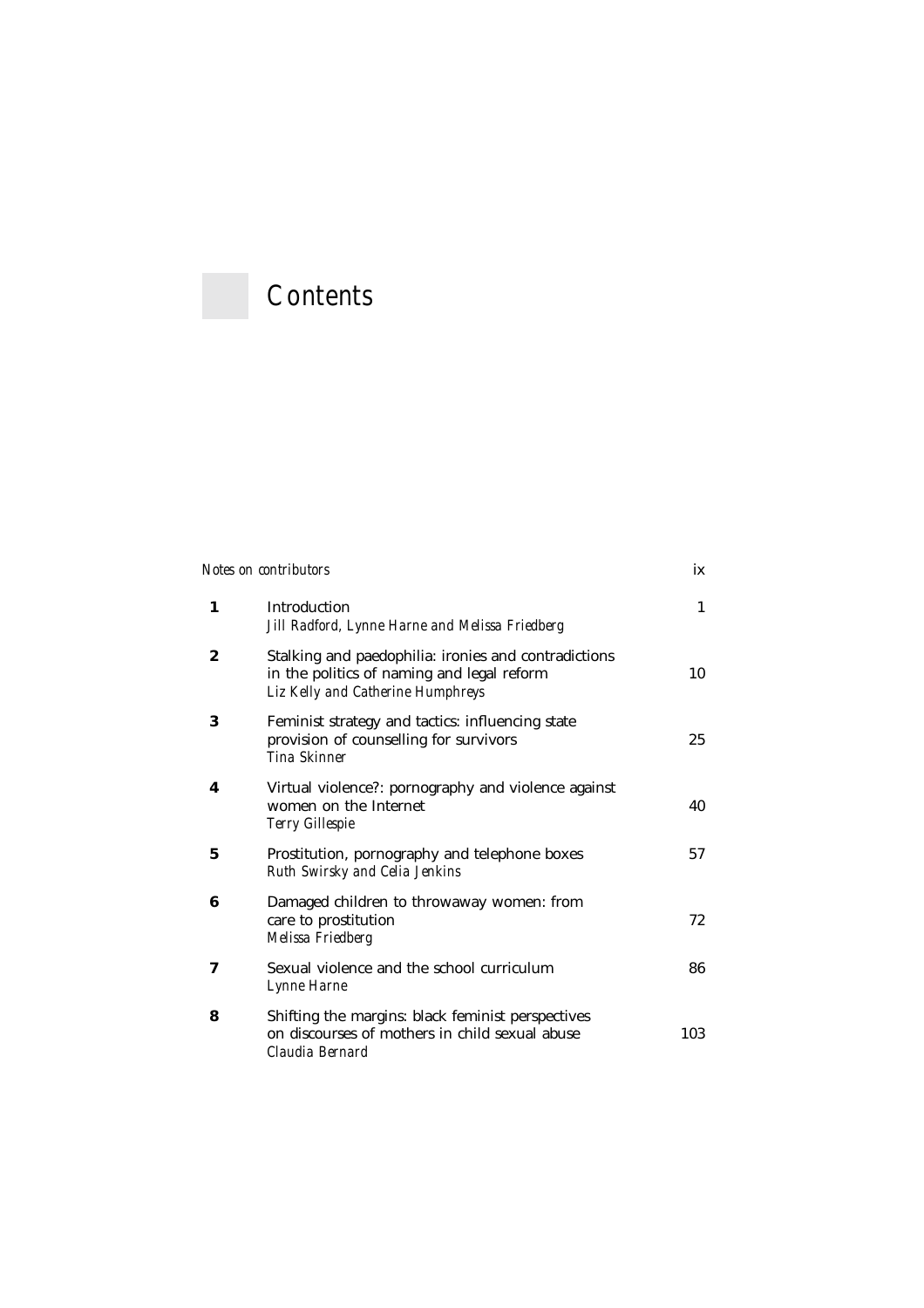## **viii** Contents

| 9            | Supping with the Devil?: multi-agency initiatives on<br>domestic violence<br>Ellen Malos                                                 | 120 |
|--------------|------------------------------------------------------------------------------------------------------------------------------------------|-----|
| 10           | Caught in contradictions: conducting feminist action<br>orientated research within an evaluated research<br>programme<br>Emma Williamson | 136 |
| 11           | Domestic violence in China<br>Marianne Hester                                                                                            | 149 |
| 12           | Theorizing commonalities and difference: sexual<br>violence, law and feminist activism in India and the UK<br>Jill Radford               | 167 |
| <i>Index</i> |                                                                                                                                          | 185 |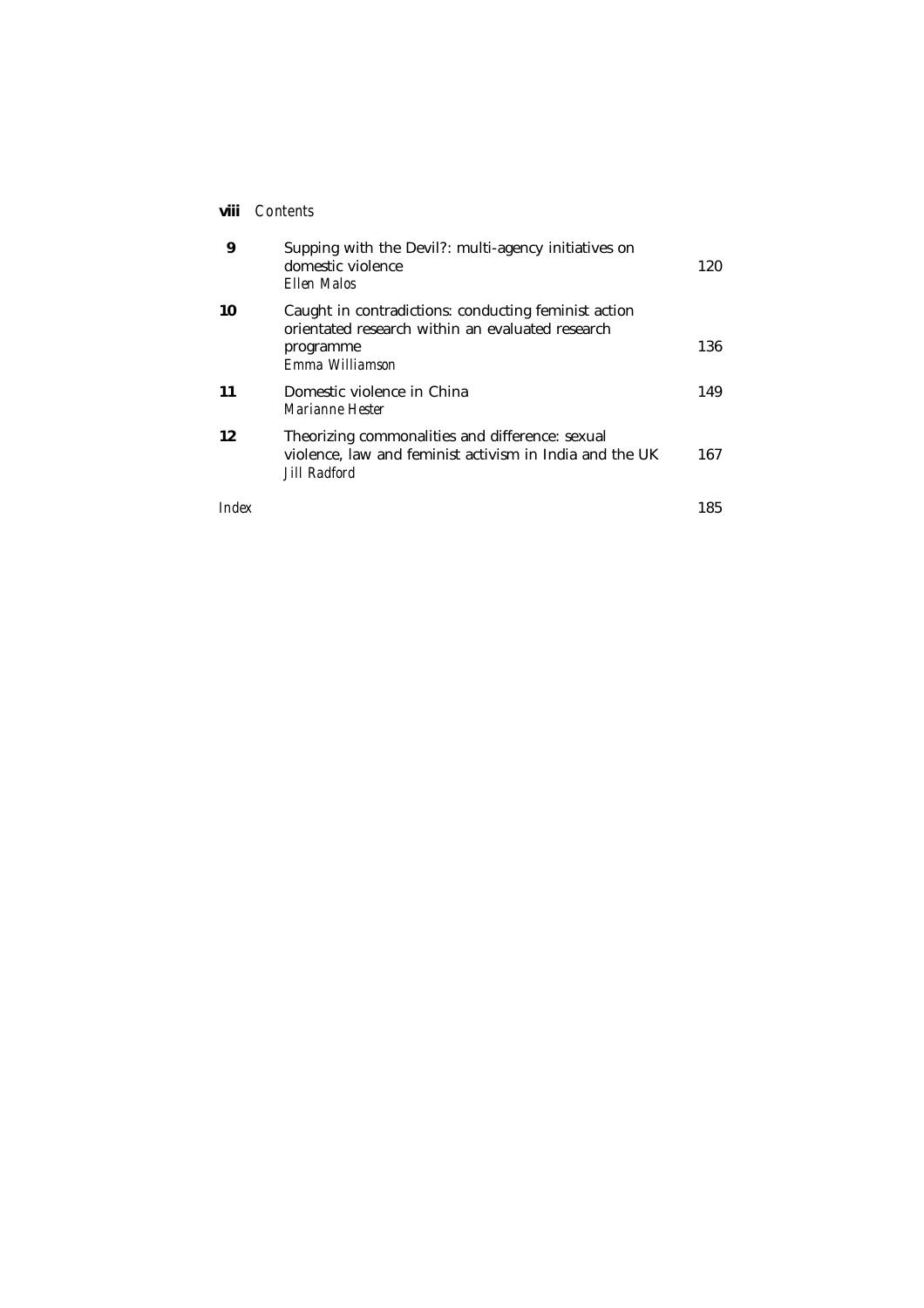# Notes on contributors

*Claudia Bernard* teaches at Goldsmith's College, University of London. Her research interests are anti-racism, gender issues, and feminist pedagogy. She has worked on issues of violence against women and children from a feminist perspective for a number of years, and has published articles on child sexual abuse and feminist research methodology.

*Melissa Friedberg* is a lecturer in the Social Work Department at Brunel University, Twickenham, Middlesex. She has had a longstanding involvement in violence against women groups and campaigns and is a member of WAPOW (Women Against the Prostitution of Women).

*Terry Gillespie* is a senior lecturer in criminology, and course leader for the BA (Hons) Criminology at Nottingham Trent University. She is treasurer of the British Sociological Association Violence Against Women Study Group. Terry has published on sexual violence and rape support services and is researching violence against women on the Internet.

*Lynne Harne* has taught women's studies and social policy at the University of Westminster for a number of years. She is currently undertaking research at the University of Bristol on violent fathers and child contact. She has previously worked as a school governor trainer, policy officer in local education authorities and secondary school teacher.

*Marianne Hester* is professor of sociology and social policy at the University of Sunderland. She has carried out research into violence against women for the past 20 years. Marianne has always been concerned with the links between women's experiences, feminist theory and political action.

*Catherine Humphreys* is a lecturer in the Department of Social Policy and Social Work at the University of Warwick. She has undertaken research,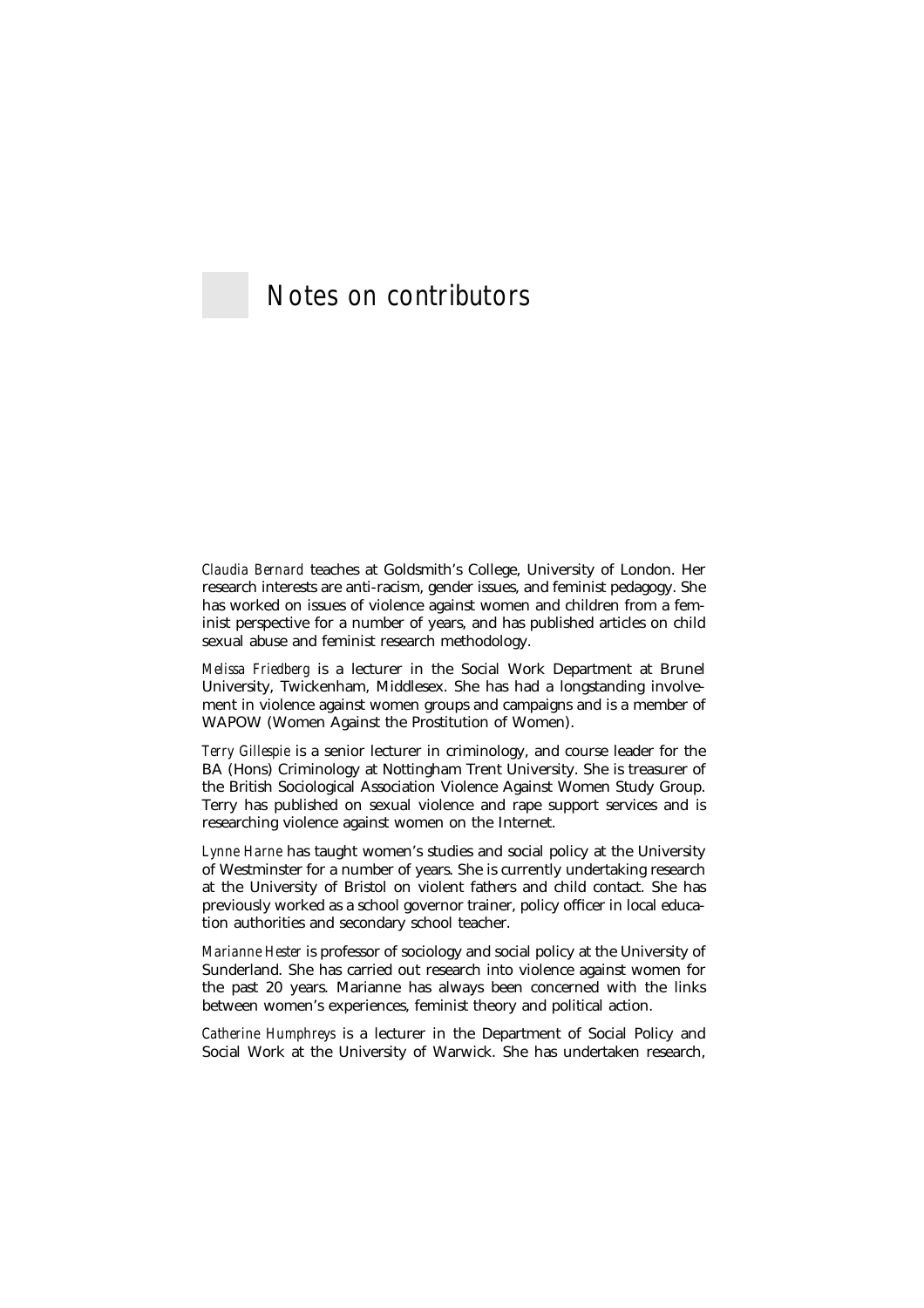#### **x** Notes on contributors

writing and teaching in the area of violence against women in the UK and Australia.

*Celia Jenkins* teaches sociology and women's studies at the University of Westminster and specializes in gender and education. Her current research interest is in prostitution issues and she is a member of WAPOW (Women Against the Prostitution of Women).

*Liz Kelly* is a feminist researcher and activist. Since 1987 she has worked in the Child and Women Abuse Studies Unit (CWASU), University of North London. She recently chaired a Council of Europe group of specialists which produced a plan of action on violence against women. CWASU are advisors to the British Council on Violence against Women.

*Ellen Malos* has been active in the women's movement since the late 1960s, and has worked with Women's Aid since the early 1970s. She is a founder member of the Domestic Violence Research Group in the School for Policy Studies at the University of Bristol.

*Jill Radford* is a feminist, researcher, teacher and activist committed to ending violence against women and children. She worked at Rights of Women for 10 years. In 1996 she relocated to the University of Teeside where she teaches women's studies and criminology.

*Tina Skinner's* research focuses on feminist strategy, and the relationships between feminist and police services for survivors of rape and sexual assault. She has worked in a women's refuge, and as a voluntary sector consultant on services for women before becoming a lecturer in criminology at the University of Teesside. She is coordinator of the British Sociological Association (Women's Caucus) Violence Against Women Study Group.

*Ruth Swirsky* is principal lecturer in sociology and women's studies at the University of Westminster. Her research and writing focus on Jewish women's history and prostitution issues.

*Emma Williamson* has just completed a PhD thesis at the University of Derby. She is the coordinator of the Domestic Violence and Health Network List, which acts as a forum for researchers examining this area of research, and is currently working as a research associate at the School for Policy Studies, University of Bristol.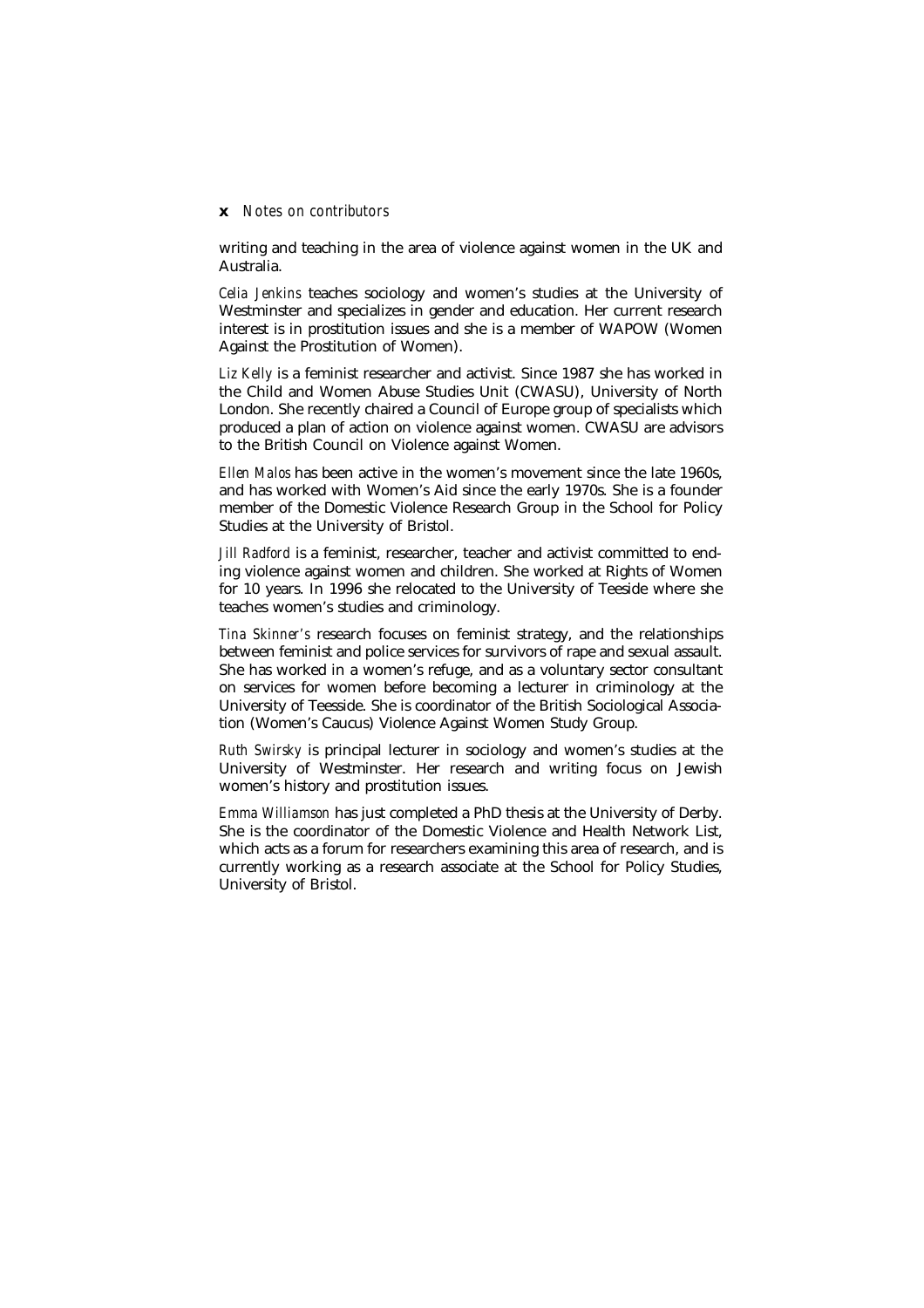## **1** Introduction

## **Jill Radford, Lynne Harne and Melissa Friedberg**

*Women, Violence and Strategies for Action* continues the project of presenting contemporary feminist research on men's violence arising from discussions in the British Sociological Association Violence Against Women Study Group.<sup>1</sup> Like earlier books in the series (Hanmer and Maynard 1987; Hanmer *et al*. 1989; Hester *et al*. 1996) it introduces some new directions in feminist work, the changing contexts in which it is occurring, and connections between research and activist intervention strategies in feminist struggles.

A central aim is to present recent research findings and theoretical developments in relation to a range of forms of sexual violence including: domestic violence (Malos; Williamson; Hester); sexual harassment (Kelly and Humphreys; Harne); rape and sexual assault (Skinner; Radford); prostitution (Swirsky and Jenkins; Friedberg); pornography (Gillespie; Swirsky and Jenkins); and child sexual abuse (Kelly and Humphreys; Harne; Bernard). Consequently, the book advances the knowledge base surrounding the problem of sexual violence. A number of chapters refer to the way feminist work has placed this issue on local, national and global policy agendas (Kelly and Humphreys; Gillespie; Harne; Malos; Hester; Radford).

Over the last 25 years the subject has been variously named as 'violence against women', 'sexual violence' or 'gender violence'. The politics of naming and definition, an important theme in feminist theorizing, have been central to work in this field, shaping the development of research and knowledge creation. Feminist definitions, grounded in the experiences of women and children, have developed with the growth of feminist knowledge and understanding, as an outcome of research.

Earlier research named the problem as 'violence against women'. While it signifies the gendered nature of the violence, a limitation of this early concept was its failure to specify any connection with the abuse of children, although the interconnectedness of woman and child abuse has been a longstanding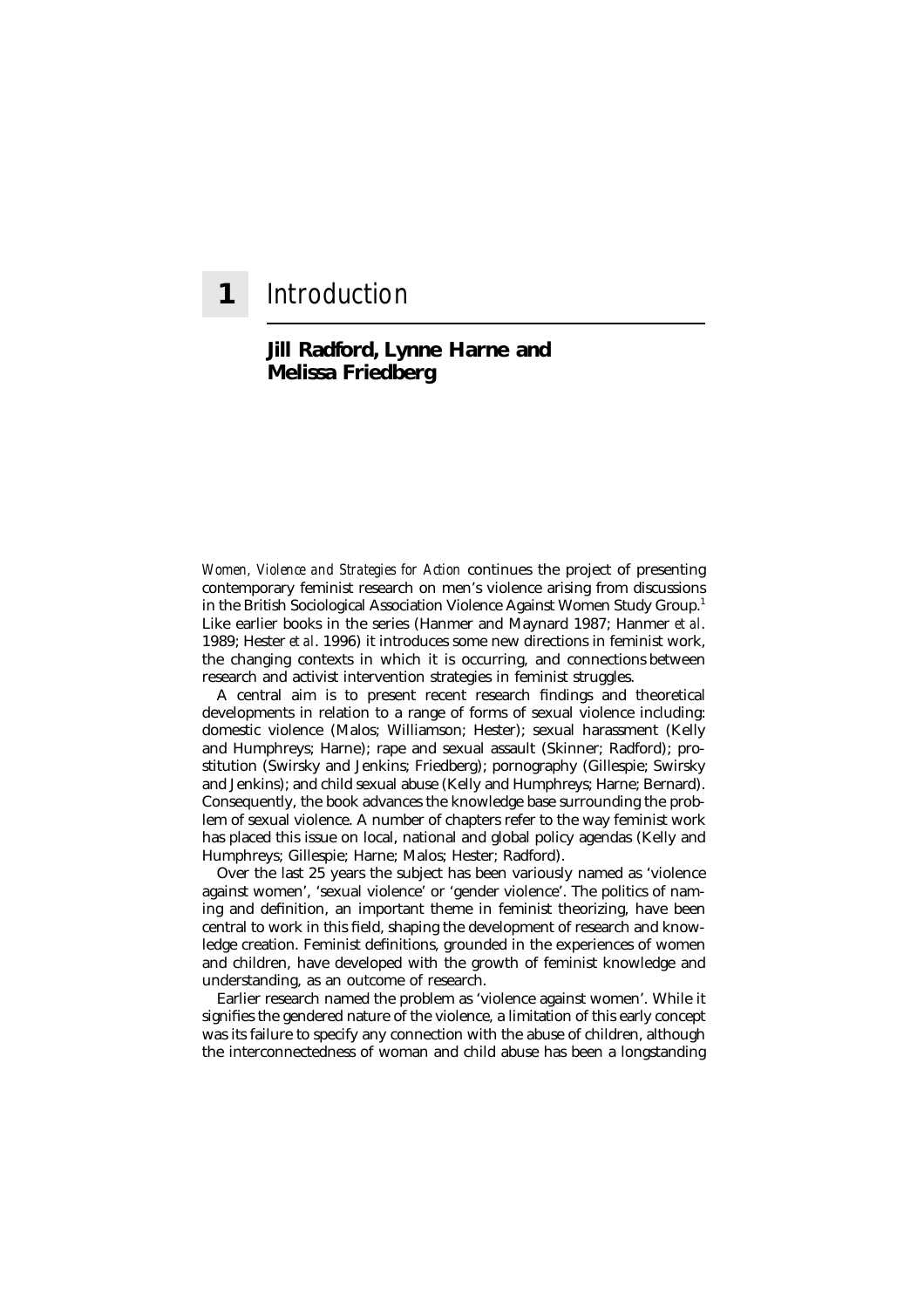theme of feminist analysis. In this volume contributors explore this interconnectedness from a range of standpoints.

Gillespie's examination of computer pornography (Chapter 4) identifies one connection in the massive growth of pornography which records and celebrates violence and abuse of women and children on the Internet, whether real or virtual. She also problematizes the ease of access to this material by children in the computer age.

While computer pornography is a relatively new issue, Harne (Chapter 7) records that concern about sexual violence in schools is an issue around which feminists have made significant interventions since the 1980s. However, her research indicates that, as we approach the millennium, sexual harassment and sexual abuse are being downplayed, and inadequately addressed in education policy. This she argues is a consequence of postfeminist notions that equality has been achieved, which has prompted something of a backlash against school provision for the girl child.

Friedberg (Chapter 6) highlights another link between sexual violence against girls and women in exploring the routes from care homes to prostitution. There are complex and interrelated issues connected to girls' and women's involvement in prostitution which were not only not addressed by the care system but exacerbated by it; e.g. girls' involvement in prostitution while in care which continues into their lives as women.

In an examination of the dilemmas facing women as mothers of children who have been sexually abused, Bernard (Chapter 8) explores how the sexual abuse of children impacts on women as mothers and partners of abusive men. Her chapter, which centres on the experiences of black mothers, criticizes the partiality of analyses which neglect racism and fail to recognize how women's experiences are structured through racism as well as sexism. For black women, protecting their children from racism as well as sexual violence poses complex and sometimes apparently contradictory dilemmas around divided loyalties which influence their help-seeking strategies. The Report of the Inquiry into the murder of Stephen Lawrence (Home Department 1999) demonstrates yet again the high levels of racism both in white communities and statutory agencies, which may seriously compromise them as sources of support.

Liz Kelly's (1988) concept of a 'continuum of sexual violence' represented a significant theoretical shift. Rather than focusing on the different forms of violence and abuse as discrete issues, the continuum recognizes commonalities between them in women's experience and theoretically as forms of violence underpinning patriarchal power and control. Developed to facilitate theorization of these commonalities and connections, the continuum is constituted through difference: the different forms of sexual violence, their different impacts, and the different community and legal responses to women, positioned differently, within and between cultures and through history. It illustrates the hollowness of the frequent criticism that radical feminism, in focusing solely on commonalities in women's experiences, offers universalistic explanations. Critics' claims that radical feminism fails to engage with speci-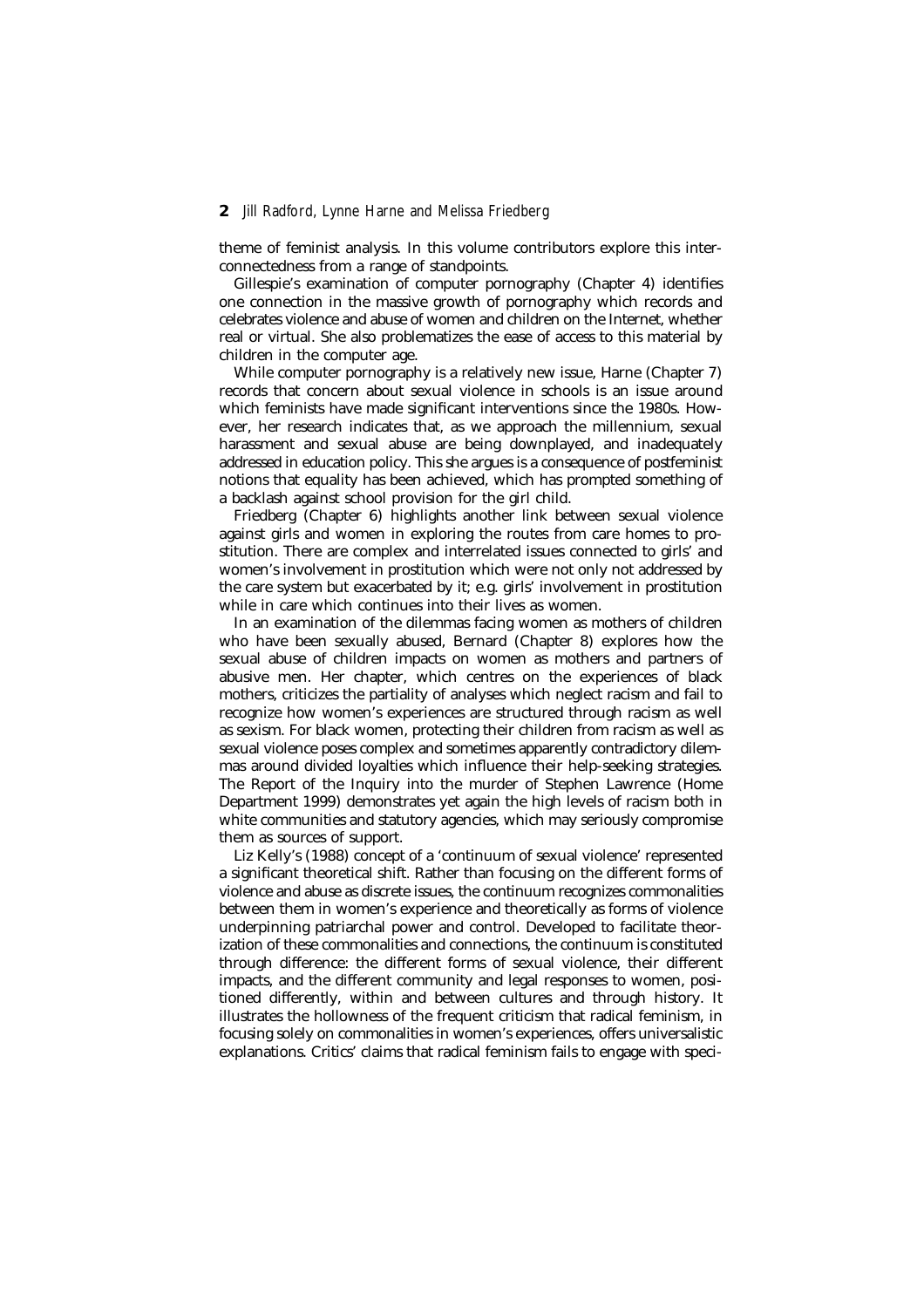#### Introduction **3**

ficity, change and difference in women's experiences and in relation to wider power structures, are misplaced. This anthology, by both including a global dimension and experiences of women and children often excluded from research agendas – black women and girls and women involved in prostitution, for example – further demonstrates that this criticism lacks foundation.

It is the global perspective which, following the Convention on the Elimination of Discrimination Against Women (CEDAW) 1992, has been influential in effecting a more recent shift to the language of gender violence. $^2$  However all three concepts: violence against women, sexual violence and gender violence continue to hold political and theoretical currency (see Kelly and Radford 1998), and all are used in this volume. Presenting feminist research and activist collaborations at the global, national and local levels carries forward the global feminist aims of 'bringing Beijing home' by illustrating the significance of thinking globally while acting locally in the development of feminist resistance strategies in relation to gender violence.

### **Changing international contexts**

The changed global context, highlighted by the United Nations Fourth World Conference on Women 1995, and subsequent conferences like the 1996 International Conference on Violence, Abuse and Women's Citizenship, Brighton, has resulted in the inclusion of feminist activists and researchers in consultative processes by international bodies and many national and local governments. These initiatives were informed by feminist understandings of and research on gender violence, its nature, impacts, prevalence and critiques of the limited responses on the part of law, police and community.

Both Hester and Radford locate their contributions in the context of developing cross national collaborations in relation to research, law and policy initiatives. Radford (Chapter 12) engages in a comparative analysis of sexual violence, law and feminist activism in India and the UK, while Hester (Chapter 11) explores research and policy development in relation to (primarily) domestic violence in China. These chapters point to the ways sociohistorical specificity shapes the meaning, forms and nature of gender violence and has informed legal, policy and feminist responses. These discussions record the different histories of research and activism in these countries. In India, as Radford illustrates, the history of activism around rape is longer and more continuous than that of the UK, while, as Hester reports, violence against women and children in the home are connected concepts in China. Despite the many differences, both authors highlight the salience of the continuum of sexual violence in relation to developing strategies for resistance and change.

In addressing pornography on the Internet, Gillespie (Chapter 4) has identified a global issue requiring global solutions in relation to regulation and legislation. However, as she indicates, this work is still in its beginning stage in international forums, and is predominantly being conducted within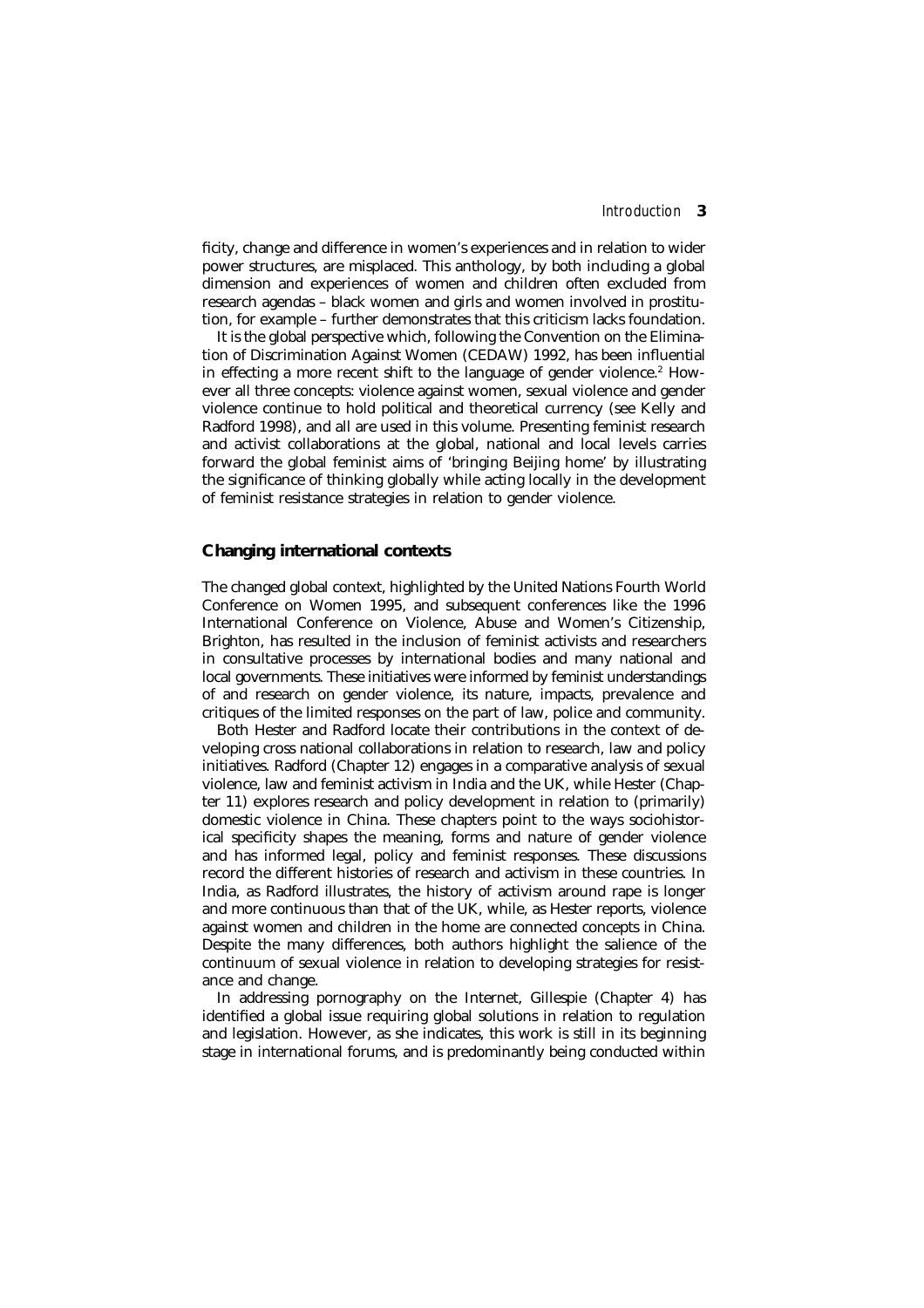non-feminist discourses. Although some feminists are involved in international collaborations, this is an issue where more feminist engagement is needed if feminist analyses of pornography are to gain influence at a global level.

The difficult question of regulation of pornography generated through prostitution is also tackled by Swirsky and Jenkins (Chapter 5) in the context of local concerns about the promotion of prostitution in London and Brighton's telephone boxes. These authors also review the ways in which feminist research can both be facilitated and constrained by the competing standpoints and positioning of different interest groups.

#### **Changing national contexts**

The changed international context has also had an important influence on national governments. Signatories to the Beijing Declaration are now required to report regularly to the United Nations on progress made on 12 'critical areas of concern' relating to the 'advancement of women and the achievement of equality between women and men' as a matter of human rights (United Nations 1996: 33). 'Violence against women' and 'persistent discrimination against and violation of the rights of the girl child' are respectively the fourth and twelfth of these critical areas, and as such are issues centrally included in government reports to the UN. That feminist research and activism features significantly in many national reports is a testament to the widespread influence of feminist work in this area.

While the timing of the Beijing Declaration 1995 meant that, in the UK, it fell to the Conservative government to submit the first national report, the change in government in 1997 marked a significant shift in the political climate in which feminist research and activist interventions are conducted. The election of a New Labour government brought with it both new potential and new contradictions for feminists working in this area. On the one hand, New Labour appears less hostile to feminist interventions than the previous government. In substantive terms New Labour's commitment to 'the elimination of domestic and sexual violence against women' was signified in its consultation document *Peace at Home* (Labour Party 1995). In government, this commitment was reflected in its encouragement of local government initiatives for *Tackling Violence Against Women* (Cabinet Office 1998). So despite the fact that New Labour's promised national strategy is still awaited at the time of writing, in some ways the new political culture appears more favourable to feminist research and involvement in policy making in this area than at any earlier period.

However, as is also becoming increasingly apparent, attempts to eliminate or mediate the impact of gender violence in societies committed to upholding the dominance of patriarchy, white supremacy, heterosexuality and multinational capitalism are not without contradictions. This is evident in New Labour's policy of *Supporting Families* (Home Office 1998) which affords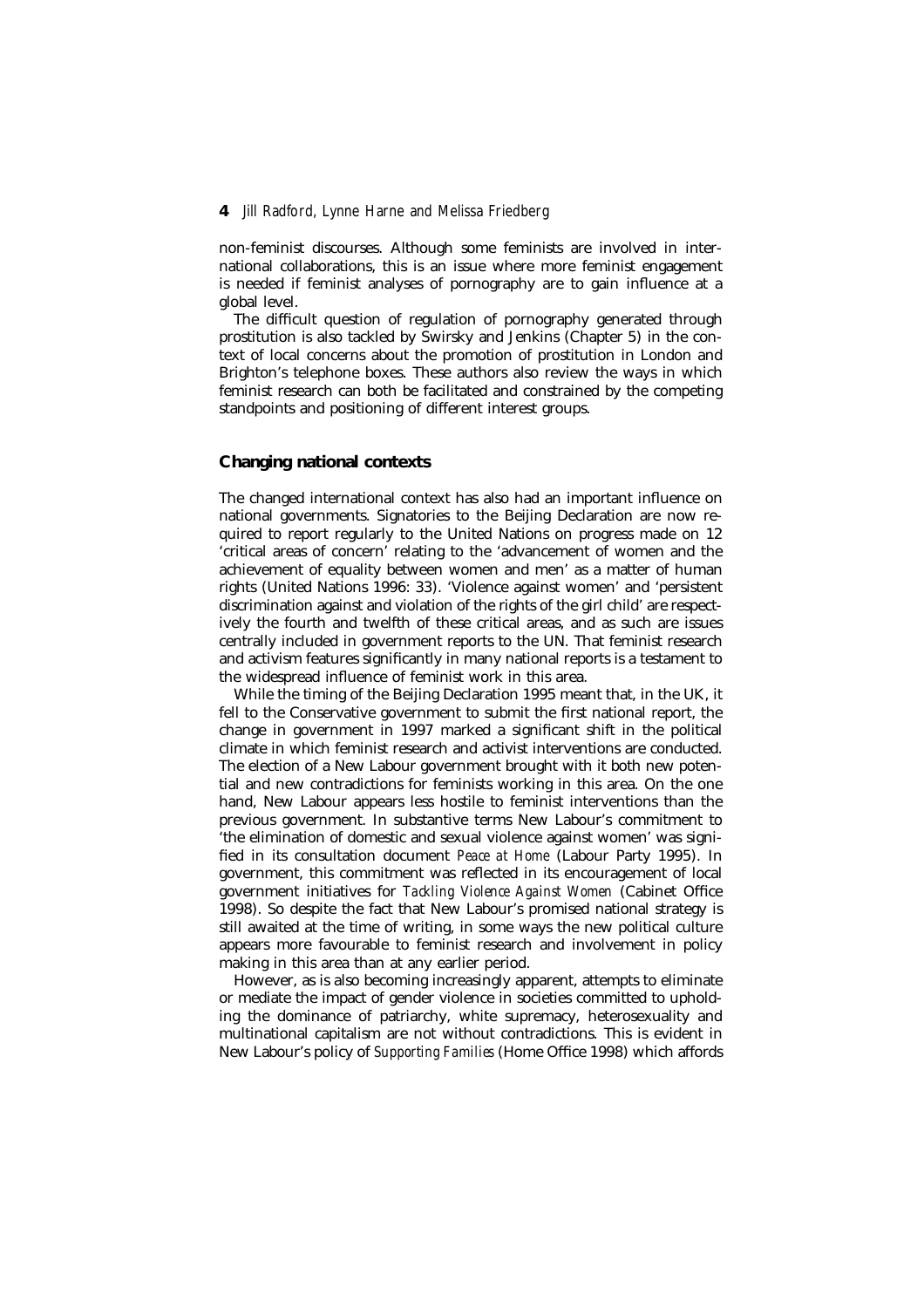only two pages to the question of domestic violence. The tensions between the stated policy of 'supporting marriage' and dealing effectively with violence against women are unresolved in this document. For example, it endorses the Family Law Act 1996, introduced by the former Conservative government, which simultaneously simplifies the process of applying for injunctions against domestic violence, yet lengthens the time it takes for married women with children to gain a divorce (Hester and Harne 1999).<sup>3</sup> Promoting marriage 'as the surest foundation for raising children' (Home Office 1998: 5) serves to further marginalize children who spend some or all of their childhood outside of that institution, for example, children living with lone parents, children of lesbians as well as those in institutional care. It further strengthens a discourse which can lock women and children into abusive relationships, ironically 'for the sake of the children', as Bernard notes in Chapter 8. As Friedberg (Chapter 6) finds, an ideology which promotes the heterosexual nuclear family as the 'heart of society' (Home Office 1998: 1) impacts negatively on the already difficult experiences of, and further stigmatizes children in institutional care. Although stating that some of the government's proposed changes in Social Services are positive moves, she critiques their limitations in addressing some of the core problems in the care system. Further, *Supporting Families* makes no mention of the recognized problems in the Children Act 1989, which claims to prioritize the welfare of the child, but in practice continues to be interpreted through the presumption that children need contact with violent and abusive fathers, thus compromising their and their mothers' safety. Although New Labour claims to be tackling racism, there is no reference in *Supporting Families* to the problems in immigration law with its notorious 'one year rule' which presents some black and migrant women with 'a stark choice' between remaining with violent husbands or facing deportation (Southall Black Sisters 1995).<sup>4</sup>

While New Labour's commitments around violence against women are indeed welcome, its failure to understand its nature as structural violence rooted in the power relations of patriarchy, heterosexuality and masculinity as currently constructed, inevitably limits its capacity to respond with effective measures, either at the level of law change or in social policy. Kelly and Humphreys (Chapter 2) examine tensions and contradictions arising from shortcomings of recent legislation introduced to secure protection against sexual harassment and child abuse. However both the Protection from Harassment Act 1997 and the Sex Offenders Act 1997 focus on 'stranger danger', and fail to recognize the greater prevalence of these forms of abuse within (former) familial and intimate relationships.

Mirroring this reluctance to engage with what is considered to be the private sphere, is a reluctance on the part of government to engage with sexualized violence. While as is reflected in the work of Malos and Williamson (Chapters 9 and 10), considerable efforts have been made by government bodies and statutory services to address the problem of domestic violence in the UK, issues of sexual assault and sexual harassment have been the subject of less intervention. These issues are still represented as 'controversial',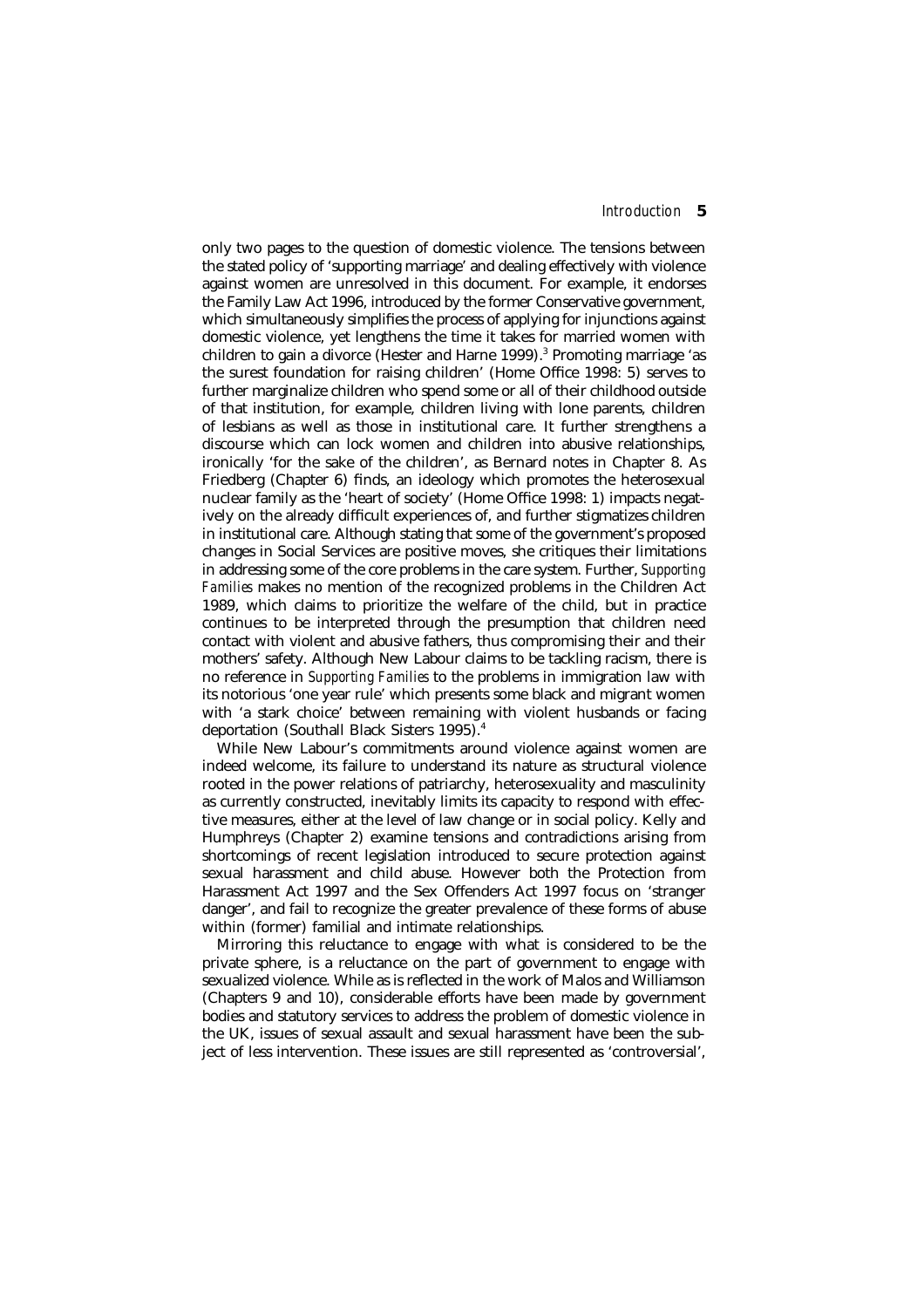as Skinner, Swirsky and Jenkins, Friedberg, Harne, and Radford all indicate in different contexts.

The questions of coercive sexuality and traded sex seem too close to the heart of the patriarchy for governments and policy makers, anxious to resolve the 'crisis of masculinity', to give serious attention to. This lack of attention disregards the abuse of women involved in prostitution and the impacts of prostitution on women more widely, issues raised by Swirsky and Jenkins, and Friedberg (Chapters 5 and 6). Similar neglect has also characterized responses to sexual harassment and sexual assault, issues which have declined in prominence in the UK (Harne, Chapter 7; Radford, Chapter 12).

Kelly and Humphreys (Chapter 2) emphasize the importance of recognizing the changed political context which has opened new doors to collaborative working with state agencies and national government, but note that strategic thinking is necessary if this is to be achieved without losing sight of feminist visions and theoretical understandings of sexual violence as central to the power relations underpinning patriarchal control.

#### **Changing local contexts**

Feminist engagement with multi-agency collaborations at the local level has a longer history (Skinner, Malos, Williamson). Yet as all three note, multiagency alliances can also generate tensions. Political clarity and strategic engagement are needed in sustaining a feminist influence in the development of service provision. Malos, in her review in Chapter 9 of the structure, organization and working practices of multi-agency domestic violence forums, attempts to analyse what makes for good practice and how it can be evaluated. She opens by posing some complex questions for feminists responding to the challenge of finding strategies for working collaboratively with local government and statutory agencies, positioned within bureaucratic and hierarchical structures, and operating within professional rather than feminist discourses.

Similar issues are raised by Skinner in Chapter 3, who also in the context of inter-agency consultations around rape and sexual assault, raises important theoretical questions about the nature of feminist strategies and tactics, and the criteria used to evaluate their efficacy in terms of both long-term progress towards the realization of feminist visions, as well as short-term gains in terms of achieving beneficial change for women and children. Like Kelly and Humphreys, she points to the need for feminists to reflect on how the changed political context impacts on the development of strategy and tactics in feminist activism.

#### **Changing academic contexts**

The work presented here has also been conducted within a changed academic climate. In the UK, research around gender violence, despite its contemporary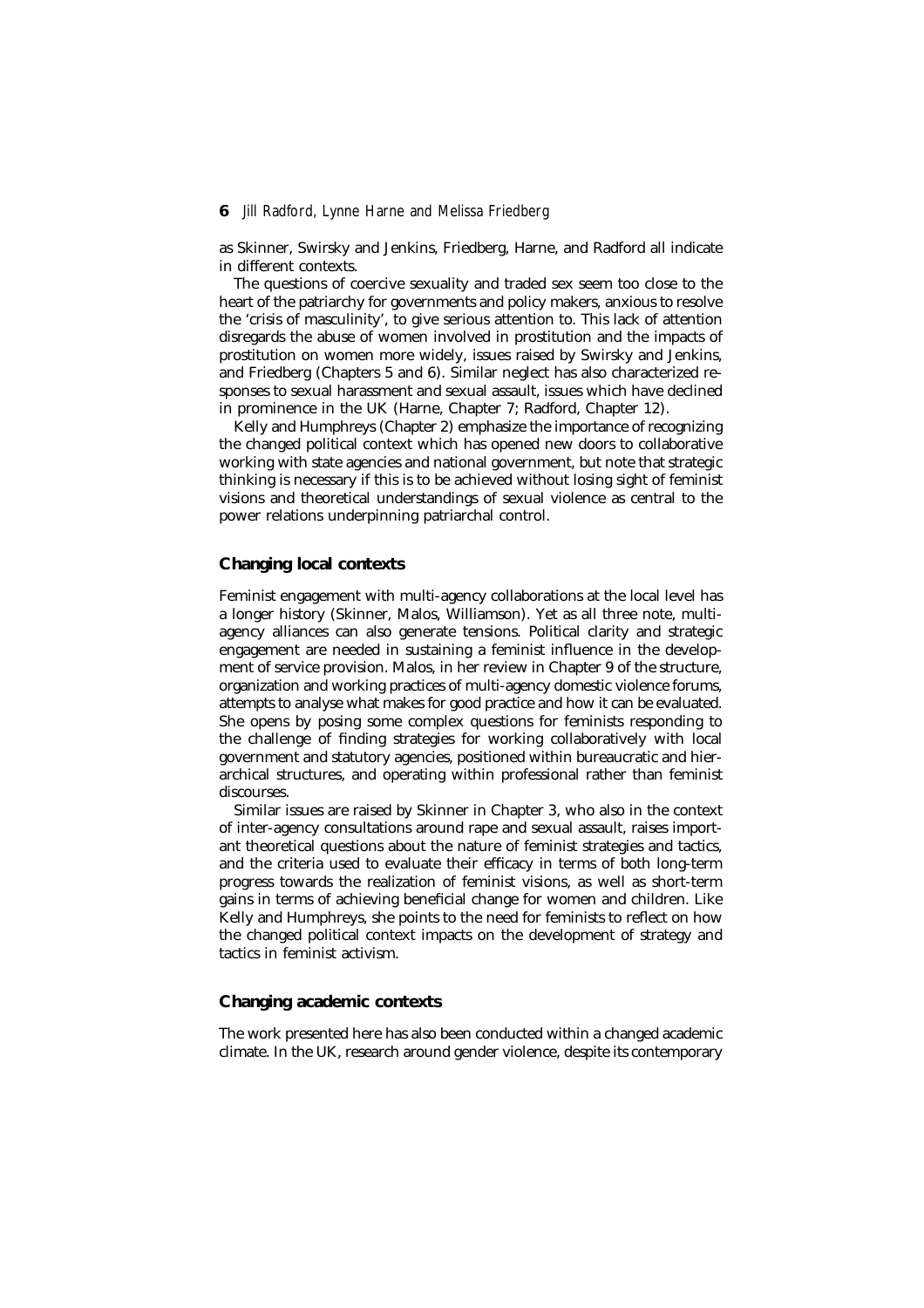#### Introduction **7**

global influence, has been labelled controversial and marginalized since the 1970s. In the late 1980s new challenges emerged from the postmodern/ poststructuralist domination of contemporary social theorizing 'which presents a false dichotomy between radical social constructivism and various forms of universalism and essentialism' (Mellor 1997: 7). Advocates of the post-it discourse, for example, have joined with the more traditionally reactionary forces in promoting the agendas of men's movements, in an attempt to mount a more sustained attack on the substance and content of feminist research in relation to male violence (see Burgess 1997; Featherstone and Trinder 1997). With the support of the mass media, these challenges have recreated a political climate unfavourable to feminist analysis and research.

The impact of a changed academic and research context is a primary focus of Williamson, and Swirsky and Jenkins (Chapters 10 and 5). These chapters identify how academic concerns with scholastic achievement, income generation and research ratings impact on feminists as academic researchers. Both chapters explore how the changed academic context of the late 1990s aggravates already complex relations of accountability. Williamson explores the ways collaborative working with an inter-agency domestic violence forum and voluntary sector women's organizations raise additional demands in relation to accountability of the research process. She articulates some of the complexities and ethical questions this raises for a research student simultaneously required to meet academic criteria of scholarship and excellence and be accountable to community-based women's organizations. Swirsky and Jenkins discuss similar ethical and political dilemmas in the context of contract research sponsored by a private sector company and a local authority relating to prostitution, a subject which continues to be controversial within feminism and wider society.

#### **Conclusion**

All contributors engage with the research, politics and process, contributing to debates around the nature of feminist research methodologies in the context of feminist activism. From a range of research locations and contexts spanning the local to the global, contributors identify the challenge of holding on to feminist visions in research, policy interventions and activism with a view to realizing the feminist aim of making the kind of changes that matter to the lives of women and children. The chapters demonstrate that working simultaneously towards the longer term goal of eliminating sexual violence and the shorter term aim of generating beneficial changes in legal protection, provision of appropriate services and in prevention policies within patriarchal structures involves dealing with difficulty and contradictions. However, it also demonstrates that contributors, as feminist researchers, are working to develop creative and strategic approaches to the dilemma of reform or transformation traditionally defined by malestream social science as irresolvable.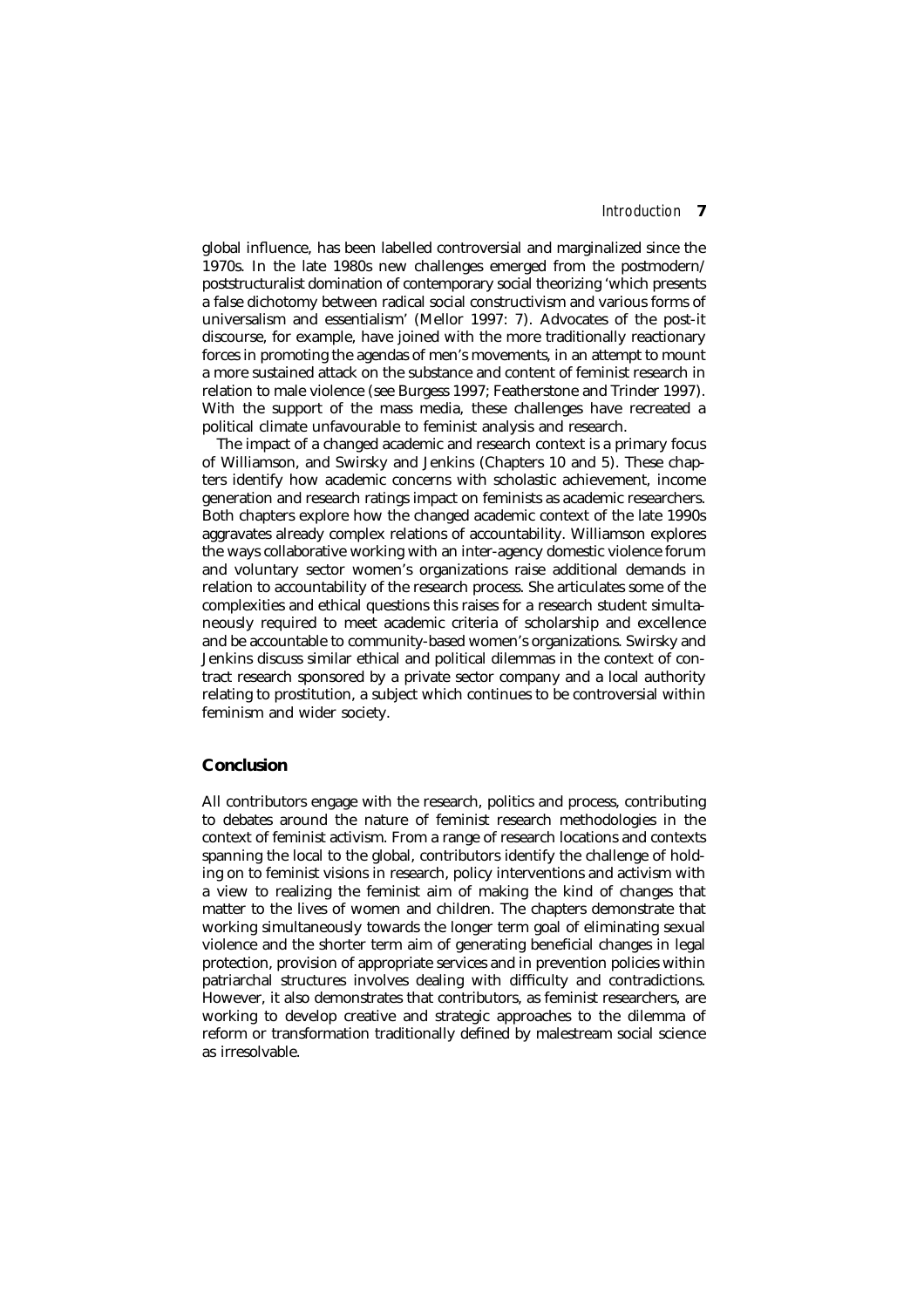#### **Notes**

- 1 The British Sociological Association Violence Against Women Study group, its influence, composition and aims, described in Hester *et al*. (1996) continues to meet regularly. It welcomes new members committed to furthering its aims of making links between feminist activists, academic researchers and policy makers, and producing research which will make a real difference to the lives of women and children within anti-racist and anti-oppressive practice.
- 2 CEDAW (1992) stated that the general prohibition of gender discrimination includes:

gender based violence – that is violence which is directed at a woman because she is a woman or which affects women disproportionately. It includes acts which inflict physical, mental or sexual harm or suffering, threats of such acts, coercion or other deprivations of liberty.

CEDAW affirmed that violence against women constitutes a violation of women's human rights.

- 3 The implementation of Part II of the Family Law Act, which includes clauses lengthening the time it takes to get a divorce, has been postponed by the government owing to opposition by those seeking a divorce.
- 4 The government has since announced some concessions to the One Year Rule, whereby women experiencing domestic violence within the twelve month period may be allowed to remain in this country, if there is an injunction, a criminal conviction or a police caution against their partner.

#### **References**

- Burgess, A. (1997) *Fatherhood Reclaimed: The Making of the Modern Father*. London: Vermillion.
- Cabinet Office (1998) *Tackling Violence Against Women: Better Government for All*. London: Central Office for Information.
- CEDAW (1992) *Violence against Women*, general recommendation 19 (11th session). UN Doc. CEDAW/C/1992/L.1./Add. 15. Vienna: United Nations.
- Featherstone, B. and Trinder, L. (1997) Familiar subjects? domestic violence and child welfare. *Child and Family Social Work*, 2(3): 147–160.
- Hanmer, J. and Maynard, M. (eds) (1987) *Women, Violence and Social Control*. Basingstoke: Macmillan.
- Hanmer, J., Radford, J. and Stanko, E.A. (1989) *Women, Violence and Policing: International Perspectives*. London: Routledge.
- Hester, M. and Harne, L. (1999) Fatherhood, children and violence: placing the UK in an international context, in S. Watson and L. Doyal (eds) *Engendering Social Policy*. Buckingham: Open University Press.
- Hester, M., Kelly, L. and Radford, J. (1996) *Women, Violence and Male Power: Feminist Activism, Research and Practice*. Buckingham: Open University Press.
- Home Department (1999) *The Stephen Lawrence Inquiry: Report of an Inquiry by Sir William MacPherson of Cluny*, Cm 4262–I. London: The Stationery Office.
- Home Office (1998) *Supporting Families: A Consultation Document*. London: The Stationery Office.